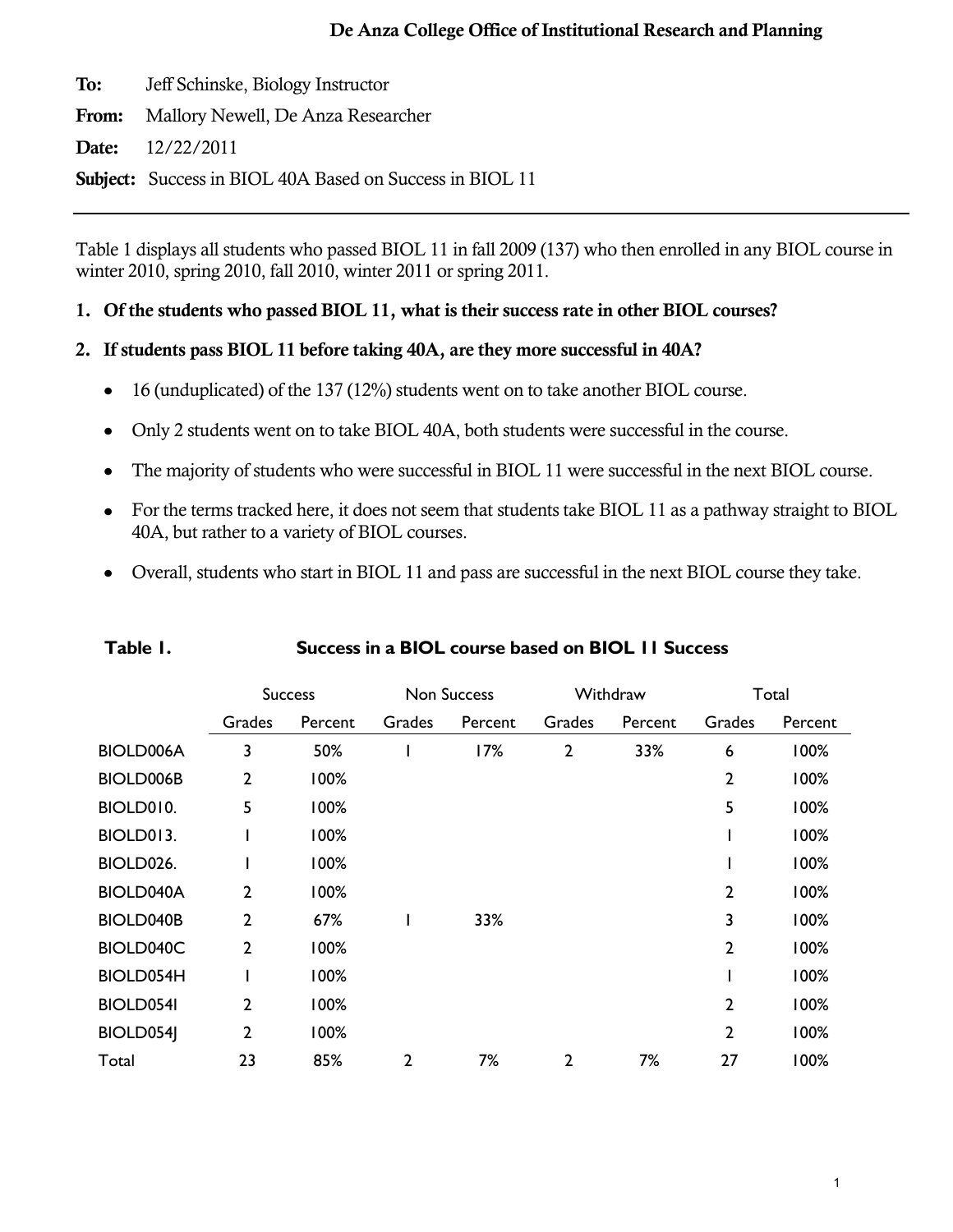Table 2 displays all students who passed BIOL 40A in fall 2009 (152) who then enrolled in any BIOL course in winter 2010, spring 2010, fall 2010, winter 2011 or spring 2011.

# **3. Of the students that passed BIOL 40A, what is their success rate in other BIOL courses?**

- 134 (unduplicated) of the 152 (88%) students who passed BIOL 40A took another BIOL course.
- Students who passed BIOL 40A were largely successful in another BIOL course.  $\bullet$
- Students who pass BIOL 40A are largely successful in the next BIOL course they take, which is mainly BIOL 40B and 40C.

|                  | <b>Success</b> |         | <b>Non Success</b> |         | Withdraw       |         | Total          |         |
|------------------|----------------|---------|--------------------|---------|----------------|---------|----------------|---------|
|                  | Grades         | Percent | Grades             | Percent | Grades         | Percent | Grades         | Percent |
| <b>BIOLD006A</b> | $\overline{2}$ | 100%    |                    |         |                |         | $\overline{2}$ | 100%    |
| BIOLD006B        | 3              | 75%     |                    |         |                | 25%     | 4              | 100%    |
| BIOLD006C        |                | 100%    |                    |         |                |         |                | 100%    |
| BIOLD010.        | $\overline{2}$ | 100%    |                    |         |                |         | $\overline{2}$ | 100%    |
| BIOLD026.        | 49             | 82%     | 6                  | 10%     | 5              | 8%      | 60             | 100%    |
| <b>BIOLD040B</b> | 2              | 87%     | 9                  | 6%      | 9              | 6%      | 139            | 100%    |
| BIOLD040C        | 98             | 86%     | 9                  | 8%      | 7              | 6%      | 114            | 100%    |
| BIOLD045.        | 31             | 94%     |                    |         | $\overline{2}$ | 6%      | 33             | 100%    |
| BIOLD077.        | I              | 100%    |                    |         |                |         |                | 100%    |
| BIOLD077X        | $\overline{2}$ | 67%     |                    |         |                | 33%     | 3              | 100%    |
| Total            | 310            | 86%     | 24                 | 7%      | 25             | 7%      | 359            | 100%    |

### **Table 2. Success in a BIOL course based on BIOL 40A Success**